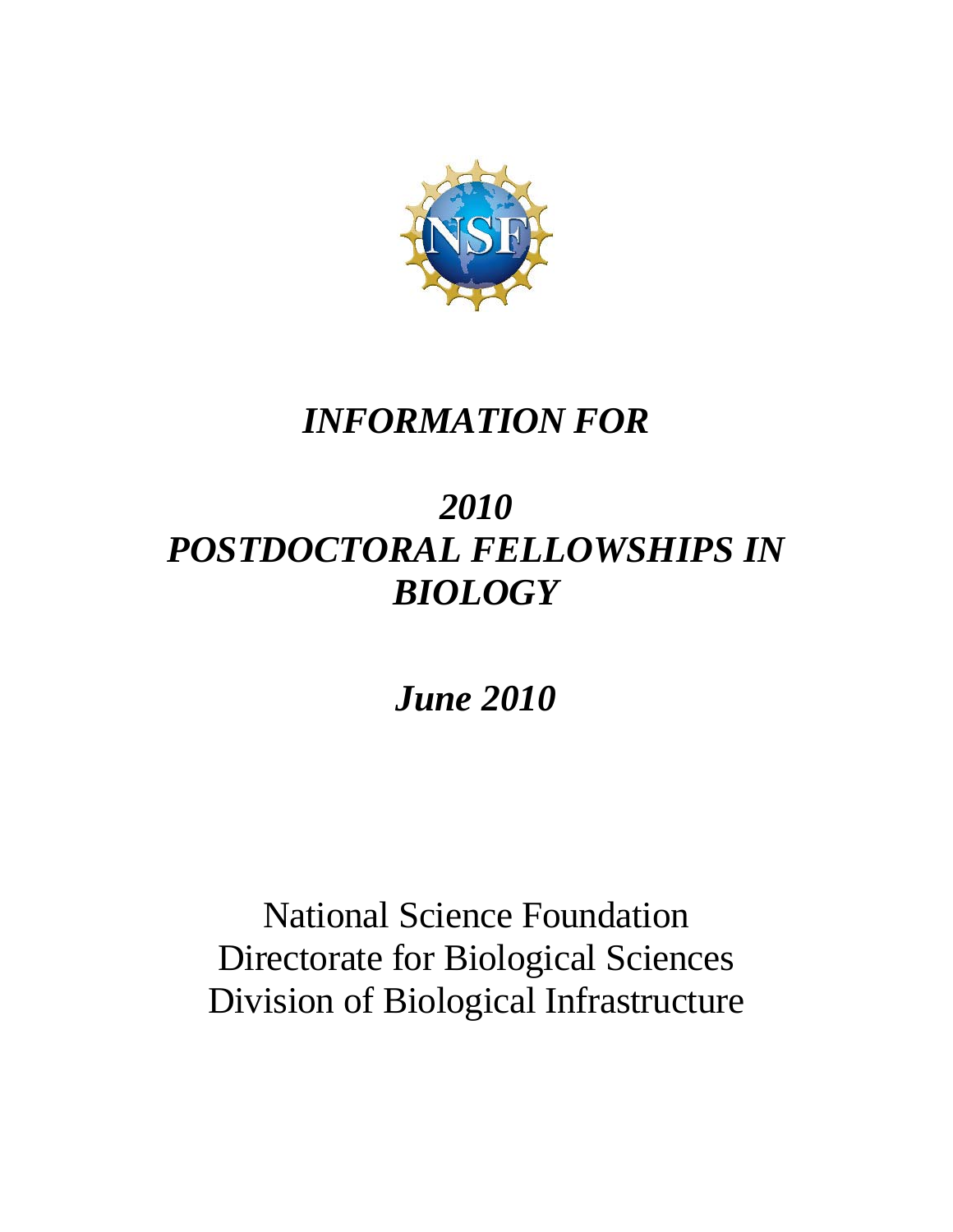#### **IMPORTANT**

This information outlines the terms and conditions of your National Science Foundation Postdoctoral Research Fellowship in Biology for FY 2010 and provides general information for use during your tenure. Read it carefully and refer to it whenever you have a question about your fellowship. NSF and your host institution will thus be able to serve you more quickly and efficiently, and unnecessary correspondence will be avoided.

The NSF program officer for your fellowship is Carter Kimsey, Program Manager, ckimsey@nsf.gov, 703 292 7170. Administrative support is provided by Pamela Brooks-Pope, pbrooks@nsf.gov, 703 292 7259. We share a **fax** machine at 703 292 9063 and the same mailing address:

DBI/BIO, Room 615 National Science Foundation 4201 Wilson Blvd, Arlington VA 22230

As a recipient of NSF funds, you are responsible for fulfilling the academic and fiscal obligations of your award. Failure on your part to observe all the terms and conditions of this Fellowship award constitutes sufficient grounds for its revocation by and repayment to the Foundation.

#### **1. INTRODUCTION**

Your National Science Foundation Postdoctoral Research Fellowship in Biology has been awarded by the National Science Foundation in recognition of your accomplishments to date, and with the expectation that the experience you obtain during the tenure of your fellowship will increase your scientific competence and the scientific potential of the United States.

#### **2. HOST INSTITUTION**

By law, as a Fellow, you must affiliate with an appropriate research (usually, nonprofit) institution during the entire fellowship tenure. You are responsible for making all arrangements for such affiliation with the host institution. A clear relationship should be established with the chosen institution before beginning tenure, to assure both you and the Foundation that it will be possible for you to carry out the program of research and training for which the fellowship was awarded. Therefore, you should share information about your fellowship (e.g., a copy of the award letter and this instruction booklet) with both your sponsoring scientist and administrative personnel at your host institution. They may have no experience with NSF fellowships and may not be familiar with the special conditions of fellowships versus research grants and cooperative agreements.

If it becomes necessary or desirable to affiliate with an institution other than the one listed in the application and/or with a different sponsoring scientist, you must request permission in writing (email is fine) from your NSF Fellowship program officer prior to making the change. The request must state the reasons for the proposed change and explain the appropriateness of the new institution for the proposed plan of study. The request must contain a new sponsoring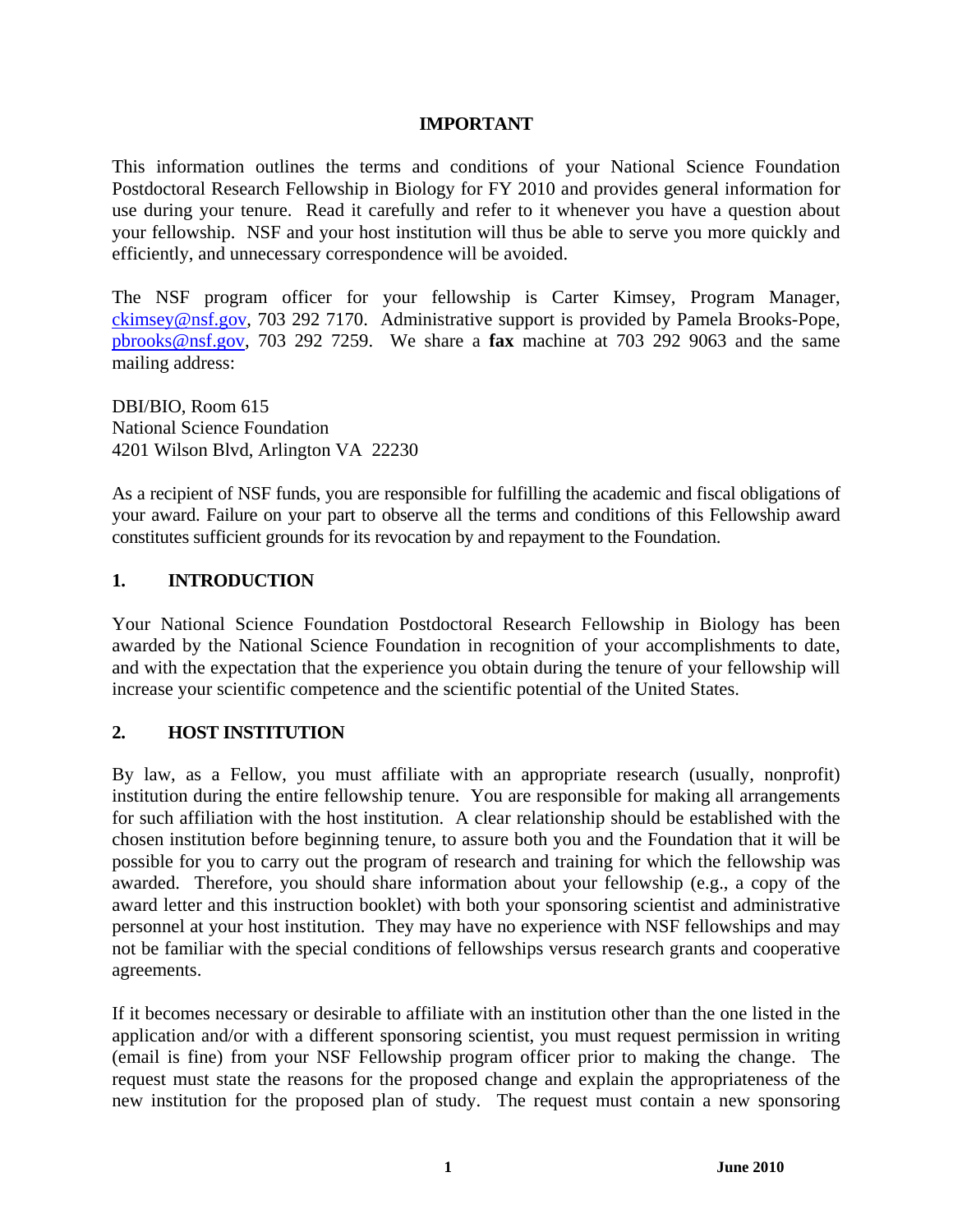scientist's statement using the format from the FastLane fellowship instructions as in the original application, including the new sponsor's CV. This must be done before final arrangements with the new institution are completed. You may not begin tenure at the new institution until your program officer approves all changes.

If the change in institutions is because your sponsoring scientist is moving to a new institution, an email explaining the move will suffice as long as the new institution provides you the same or equivalent opportunities to conduct the research and receive your planned training.

## **3. SPONSORING SCIENTIST**

In your application, you named a staff member(s) at the host institution(s) to serve as your sponsoring scientist(s). The sponsoring scientist will be the institutional representative responsible for your activities during the fellowship and must sign your starting and termination certificates in this role unless your host institution has other requirements for signatures or your sponsoring scientist is absent in which case an appropriate official of the host institution may sign. If you have arranged co-sponsorship, only one sponsoring scientist at each location needs to sign the certificates.

Any questions relating to your status at the host institution which the sponsoring scientist cannot answer should be referred for resolution to other appropriate officials within the host institution, such as a department chair, dean, or a designated institutional representative.

# **4. ENTRANCE UPON TENURE**

NSF expects that you will begin fellowship activities on the effective date of your fellowship shown in your notice of award but not later than January 1, 2011. If you are not able to begin tenure by this date, you must contact the program officer and you may decline the fellowship. This declination will not prejudice any future application.

Before you may begin your Postdoctoral Fellowship, NSF must have on record a certification of receipt of the doctoral degree and the date of receipt. If the degree is not received prior to the starting date of tenure, you must submit evidence that all requirements for the degree have been completed before beginning fellowship tenure.

You start the fellowship by submitting a Fellowship Starting Certificate, NSF Form 349 (06/2009). Fellowships may be started only on the first of the month. To expedite your stipend and allowance payments, you should fax your starting certificate on the day you begin your fellowship (or the next day if the first of the month falls on a weekend or Federal holiday) to Mrs. Brooks-Pope at 703- 292-9063. Or, you may scan and email your completed starting certificate to her at pbrooks@nsf.gov. We don't consider your fellowship to have started until we receive your starting certificate and cannot authorize payments until it is received. If you affiliate with more than one institution, a Starting Certificate is required for each portion of tenure.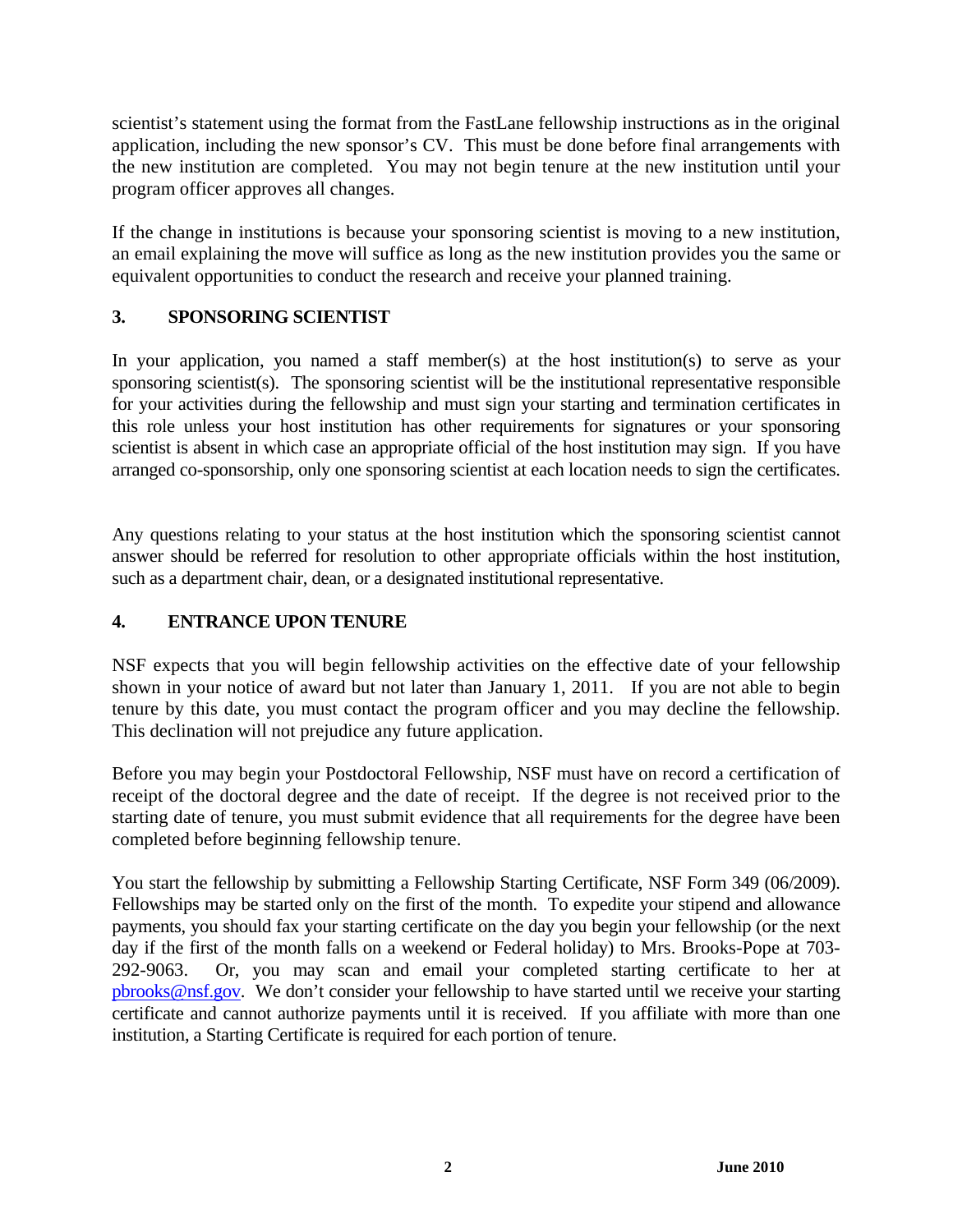#### **5. CHANGES IN YOUR RESEARCH AND TRAINING PLAN**

You must request prior approval from the Program Officer for any major change in your research and training plan proposed in your original or revised application. However, minor changes may be made at your discretion and with the concurrence of your sponsoring scientist. If you are considering major changes, you should outline and justify them in full in an email to the Program Officer who will determine if the revised research and training plan falls within the intent of the award prior to granting approval.

#### **6. STIPEND**

#### **a. Amount**

The stipend will be paid at the rate of \$3,750 per month for the first 12 months; \$4,000 for months 13-24; and \$4,250 for months 25-36 of the fellowship. Fellowships are made for either 24 or 36 months. Unlike salary, stipend payments are made in advance. Stipend payments are processed by NSF around the 20<sup>th</sup> of the month for the **following** month and are paid by the US Treasury into your account at a US financial institution normally within 3 to 5 business days. If you haven't received payment by the first of the month, please contact Ms. Brooks-Pope. Because stipends are paid in advance, you will not receive a stipend payment at the end of your last month.

#### **b. Payments**

Stipend payments are made directly to you via electronic funds transfer to a U.S. account. The fellowship is an award to you as an individual and payment cannot be deposited directly into the host institution's account. To receive payments from the Fellowship, you must complete the FastStart Direct Deposit Form, NSF Form 1379. The form must be signed and submitted to the NSF Division of Financial Management (DFM) by either:

email (NSFForm1379@nsf.gov); fax (703) 292-9006; **or** mail to:

National Science Foundation DFM Accounts Payable Section 4201 Wilson Blvd., Stafford II, Rm. 605 Arlington, Virginia 22230

Please be sure to check the "Fellow" box and name Carter Kimsey as the "cognizant Program Officer" at the top of the form. Your home address must be provided; your financial institution must be located in the United States; and you must sign the form to certify the accuracy of the information contained on the form and that you have read the Privacy Act Statement.

The first stipend will be paid as soon as possible after the completed forms are received by NSF, usually within 2 weeks but delays are possible.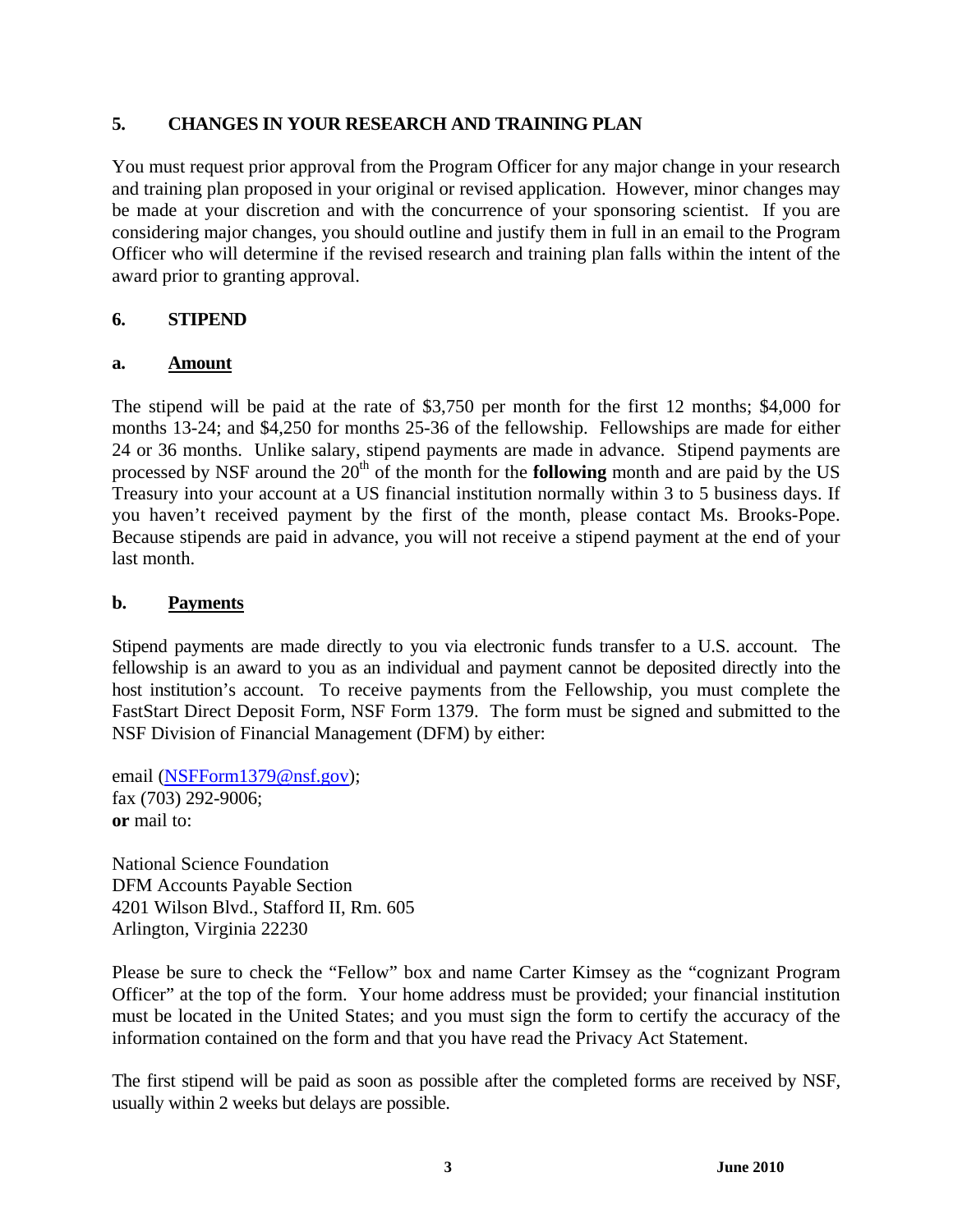You are encouraged to make arrangements for your account prior to starting your fellowship. If you change accounts during your fellowship, you'll need to file a revised FastStart Direct Deposit Form. Since stipend payments are processed around the  $20<sup>th</sup>$  of each month, please submit a revised form in the preceding month to allow sufficient processing time and keep the old account open until a payment is received in the new account.

## **7. OTHER ALLOWANCES**

#### **a. Special Allowance**

The special allowance is paid at the rate of \$10,000 per year of the fellowship. It is paid as a lump sum with your first stipend payment. The special allowance is intended to aid in defraying costs of your research including special travel, such as short-term visits to other institutions or laboratories or attendance at scientific meetings and training, special equipment, supplies, publication costs, and other research expenses. It is expendable at your discretion, except for foreign travel (see section 11 below). You may use your special allowance to purchase health insurance for yourself and family.

If a fellowship is terminated early, a prorated portion of the special allowance must be returned to the National Science Foundation. No funds may be spent after the expiration date of your fellowship and funds cannot be converted to another use.

#### **b. Institutional Allowance**

On your behalf, the National Science Foundation will, upon request, provide the host institution with an allowance of \$5,000 for each year of the fellowship for partial reimbursement for expenses incurred in support of the research such as space, supplies, equipment, necessary services, and fringe benefits. This allowance may be used for health insurance. If you plan to stay at the same institution for the entire tenure, the host institution should request a lump sum payment at the beginning of your fellowship. If you plan to divide your tenure between institutions, the primary host institution and the other institution(s) may request appropriately prorated institutional allowances or an arrangement for reimbursement to the other institutions may be made through the primary host institution. If you are going abroad, the institutional allowance for a foreign host institution is paid directly to you; after which you pay it to the foreign institution and provide a receipt to NSF. It is your responsibility to make an appropriate arrangement prior to starting the fellowship.

The host institution is responsible for the disbursement of these funds, and such disbursements are at the discretion of the institution.

NSF is not responsible for any charges incurred by you or on your behalf by the Institution. If a fellowship is terminated early the unused portion of the institution allowance must be returned on a *pro rata* basis to the National Science Foundation. No funds may be spent after the expiration date of the fellowship or converted to another use.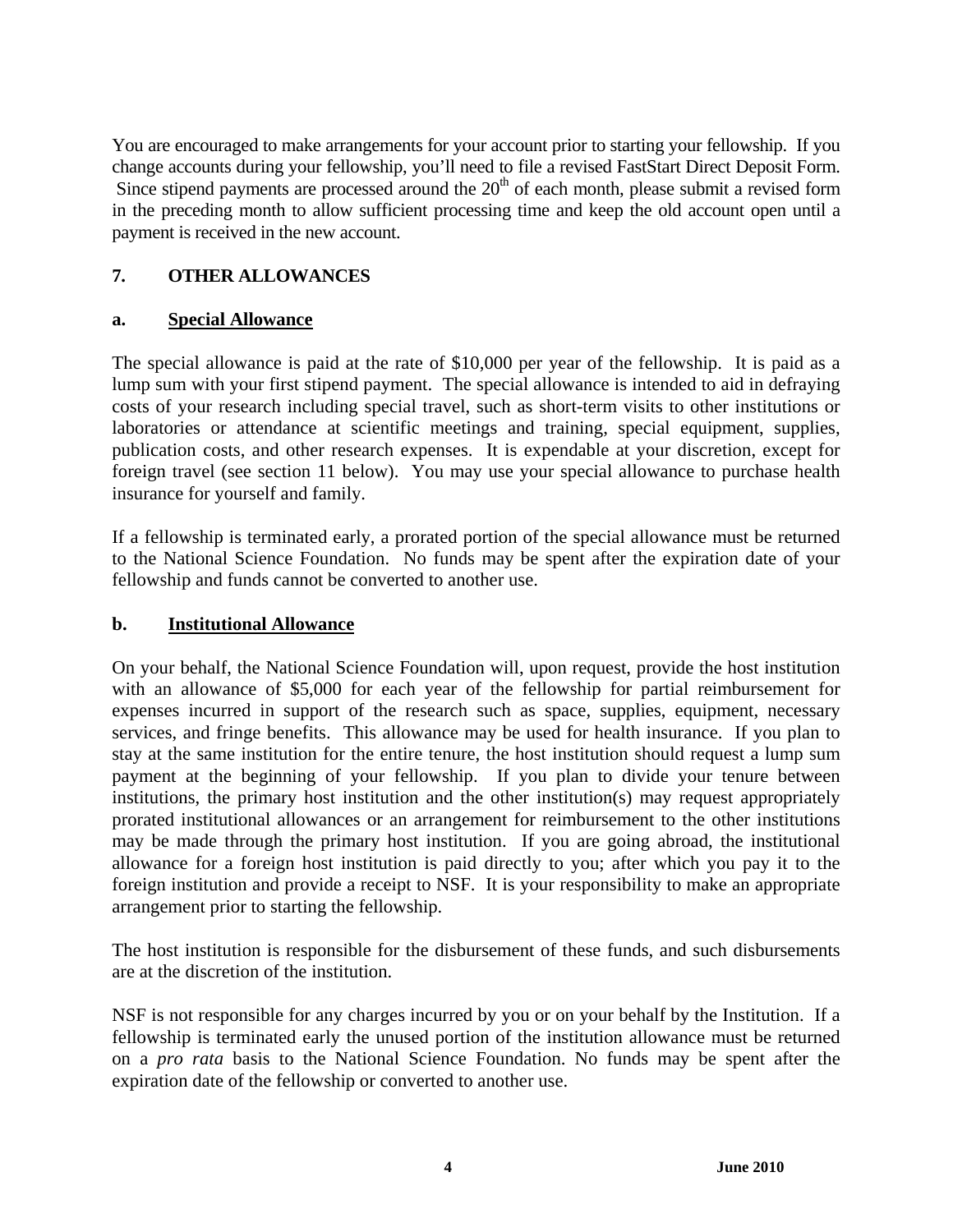## **8. PROJECT REPORTS**

Annual and final project reports in FastLane are required. Interim reports may be submitted at any time in FastLane.

## **a. Annual Project Reports**

1. Submission Requirement. You are required to submit an annual project report electronically via the NSF FastLane system which may be accessed at https://www.fastlane.nsf.gov/fastlane.jsp.

2. Content of Annual Project Reports. FastLane provides a format for annual reports that includes scientific progress, educational and outreach activities, and broader impacts. Please also address progress on your training goals. You may attach other materials as you wish.

3. Timing of Annual Project Reports. Annual project reports are due at the end of each 12 month award period, except the final one. The final annual report serves as the project's final report and must be submitted in accordance with paragraph b below.

# **b. Final Project Report**

1. Submission Requirement. You must submit a Final Project Report within 90 days following the expiration date of the award.

2. Content of Final Project Report. If you have other feedback not covered in the standardized format, please feel free to attach it to the final report or email it to the Program Officer.

3. In addition, at the end of the Fellowship tenure period, you must submit (by fax or email) the Fellowship Termination Certificate and Grant Fiscal Report, NSF Form 453 (06/2009) to the Program Officer

# **9. CHANGE OF ADDRESS**

Please report any changes in contact information and addresses promptly to Mrs. Brooks-Pope.

# **10. TRAVEL**

There is no allowance for travel and moving expenses to the fellowship institution. You can use your special allowance to pay these costs once the fellowship begins.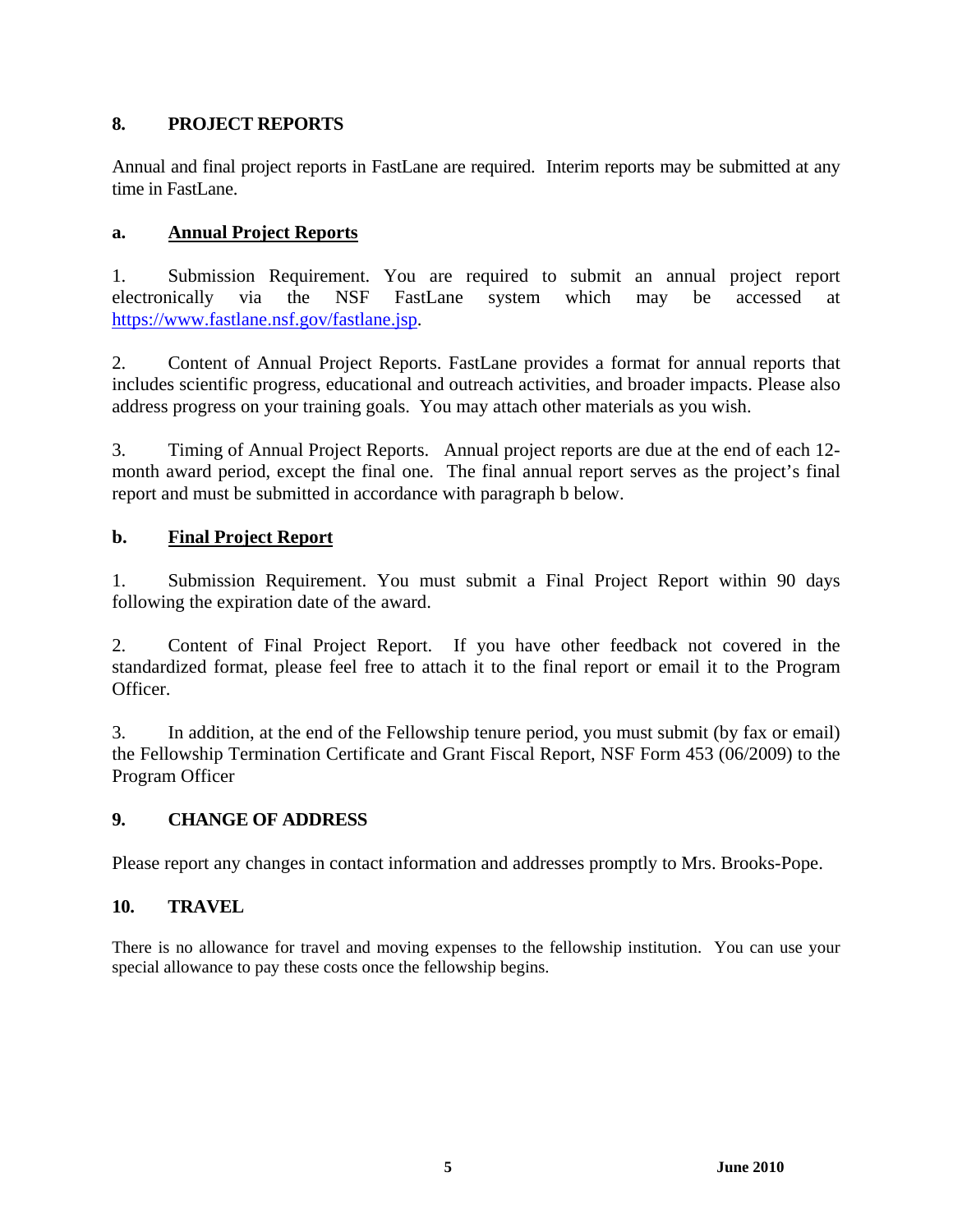## **Allowability of Travel Expenses**

1. You may use your special allowance (and your host institution may allow you to use your institutional allowance for your expenses for transportation, lodging, subsistence and related items when you are in travel status on business related to your NSF-supported project. Travel within the U.S. does not require prior NSF approval

2. You must travel economy airfare. If this isn't possible, please contact the grants officer listed in your award notice for exceptions. Train, bus or other surface carriers may be used in lieu of, or as a supplement to, air travel at the lowest first-class rate by the transportation facility used. If such travel, however, could have been performed by air, the allowance will not normally exceed that for jet economy airfare.

# **11. FOREIGN TRAVEL**

If you and your sponsoring scientist judge it appropriate for you to travel abroad, you must seek NSF approval before you travel. You can request prior approval with an email to the Program Officer. The only fellowship funds available for such travel are within the Special Allowance or, at the host institution's discretion, the Institutional Allowance. In your e-mail, please include the purpose of the trip and an itinerary. If you are attending a scientific meeting, it is expected that you will be giving a presentation; therefore please give the title of your presentation and the name, place, and time of the meeting in the request for approval.

You are responsible for making all arrangements for securing a passport and visa. Visa regulations vary greatly by country, and to avoid the possibility of lengthy delay, you should make the necessary applications well before departure.

All travel to be reimbursed from Federal funds must be made via use of U.S. flag carriers if such service is available. Details are given below. **No exceptions can be made to these regulations.** 

# **a. Use of U.S.-Flag Air Carriers**

1. In accordance with the Fly America Act (49 USC 40118), any air transportation to, from, between, or within a country other than the U.S. of persons or property, the expense of which will be assisted by NSF funding, must be performed by or under a code-sharing arrangement with a U.S.-flag air carrier if service provided by such a carrier is available (see Comptroller General Decision B-240956, dated September 25, 1991). Tickets (or documentation for electronic tickets) must identify the U.S. flag air carrier's designator code and flight number.

2. For the purposes of this requirement, U.S.-flag air carrier service is considered available even though:

(a) comparable or a different kind of service can be provided at less cost by a foreign-flag air carrier;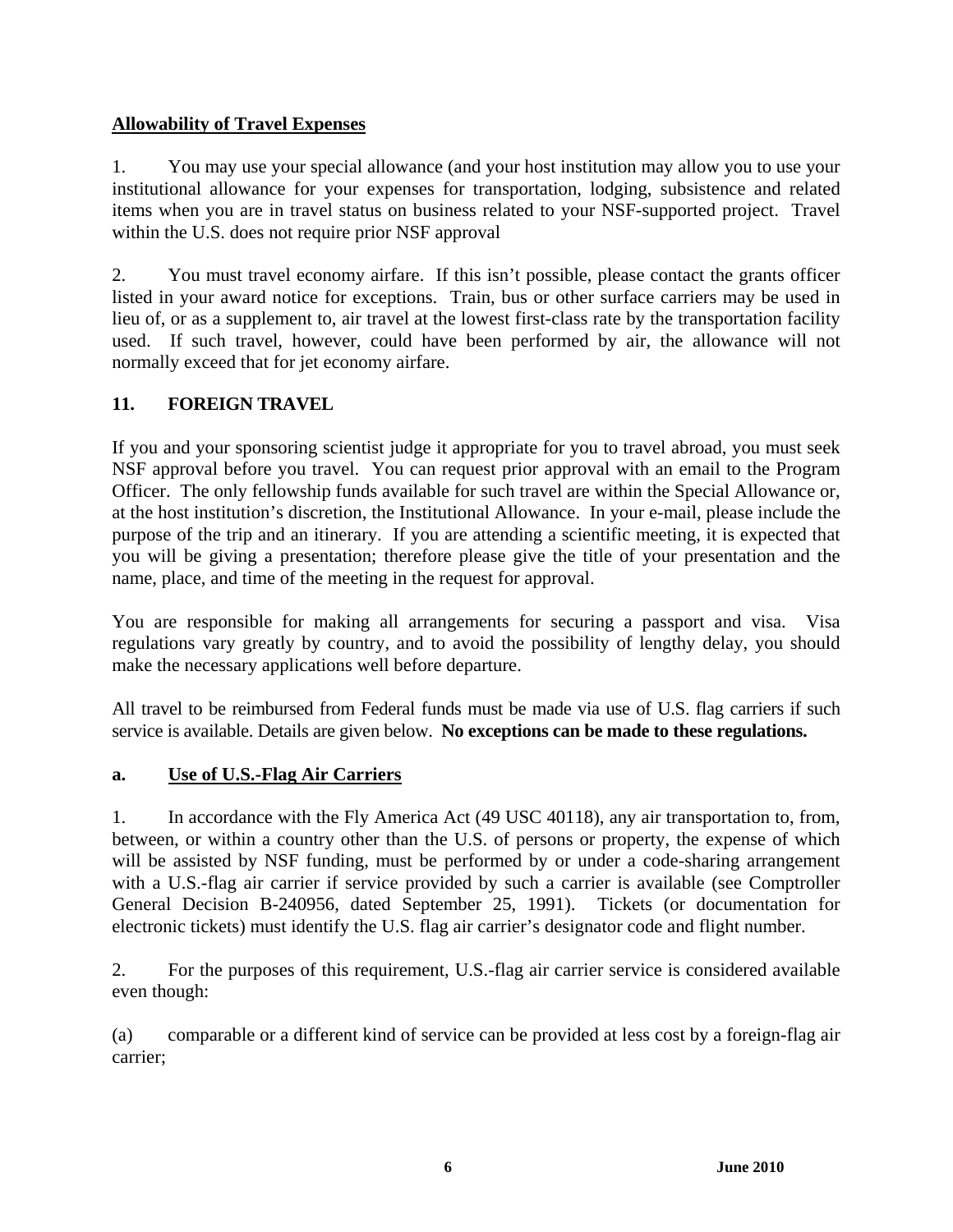(b) foreign-flag air carrier service is preferred by, or is more convenient for, NSF or traveler; or

(c) service by a foreign-flag air carrier can be paid for in excess foreign currency.

3. The following rules apply unless their application would result in the first or last leg of travel from or to the U.S. being performed by a foreign-flag air carrier:

(a) a U.S.-flag air carrier shall be used to destination or, in the absence of direct or through service, to the farthest interchange point on a usually traveled route.

(b) if a U.S.-flag air carrier does not serve an origin or interchange point, a foreign-flag air carrier shall be used only to the nearest interchange point on a usually traveled route to connect with a U.S. flag air carrier.

## **b. Use of Foreign-Flag Air Carriers**

There are limited circumstances under which use of a foreign-flag air carrier is permissible. These circumstances are outlined below:

1. *Airline "Open Skies" Agreements*: A foreign flag air carrier may be used if the transportation is provided under an air transportation agreement between the United States and a foreign government, which the Department of Transportation has determined meets the requirements of the Fly America Act. For example, in 2008, the U.S. entered into an "Open Skies" Agreement with the European Union. This Agreement gives European Community airlines (airlines of Member States) the right to transport passengers and cargo on flights funded by the U.S. government, when the transportation is between a point in the United States and any point in a Member State or between any two points outside the United States. In accordance with the Agreement, however, a U.S.-flag air carrier must be used if: (a) transportation is between points for which there is a city-pair contract fare in effect for air passenger transportation services; or (b) transportation is obtained or funded by the Secretary of Defense or the Secretary of a Military Department. The conditions for use of a Member State airline apply to non-Federal employees as well (e.g., fellows). So, even though Fellows are ineligible for citypair contract fares, they must still use a U.S.-flag air carrier if a city-pair contract fare exists. For information on other "open skies" agreements in which the United States has entered, please refer to to GSA's website: http://www.gsa.gov/Portal/gsa/ep/contentView.do?contentType=GSA\_BASIC&contentId=2483 3&noc=T

2. *Involuntary Rerouting:* Travel on a foreign-flag carrier is permitted if a U.S.-flag air carrier involuntarily reroutes the traveler via a foreign-flag air carrier, notwithstanding the availability of alternative U.S.-flag air carrier service.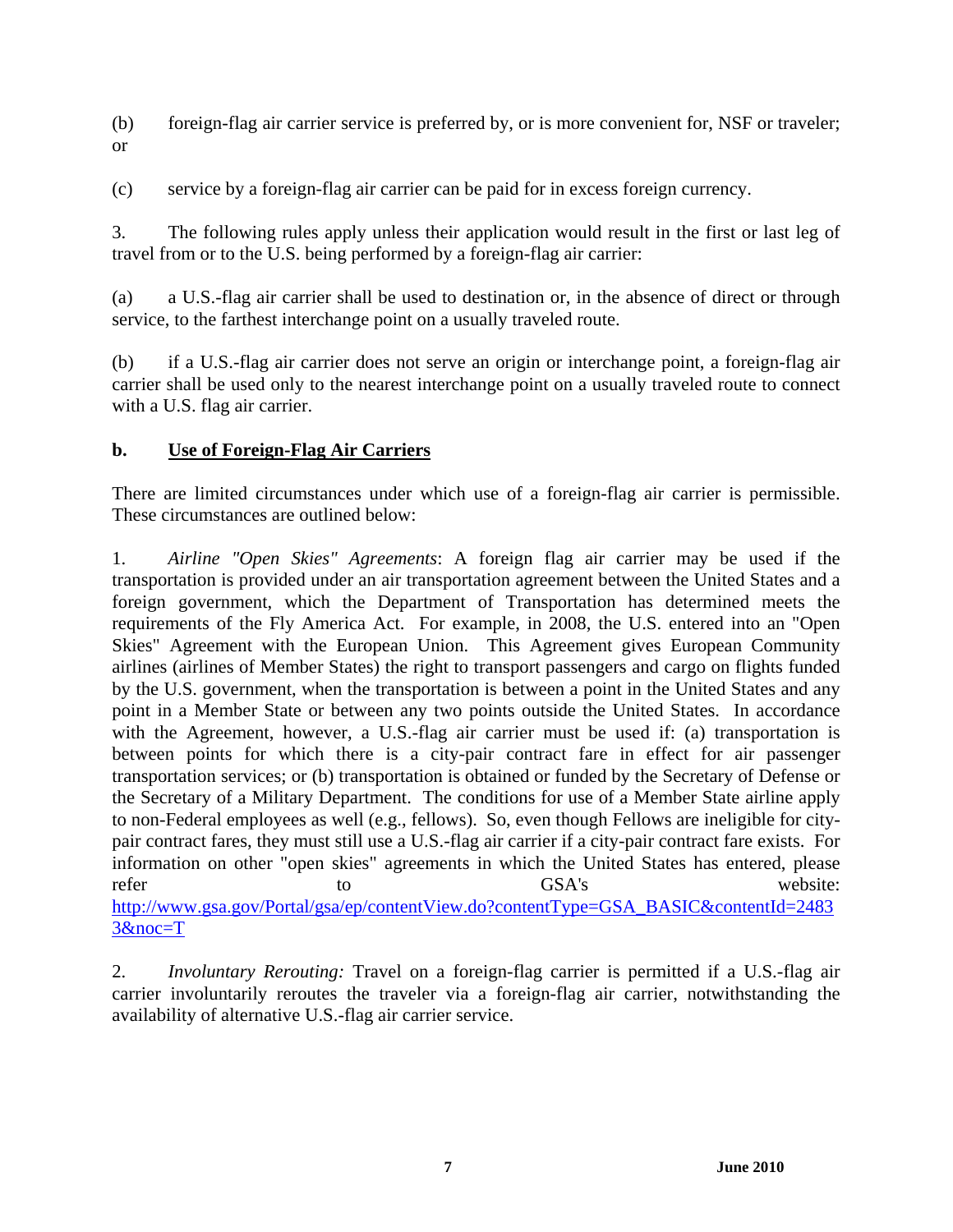## 3. *Travel To and From the U.S.*

Use of a foreign-flag air carrier is permissible if the airport abroad is:

(a) the traveler's origin or destination airport, and use of U.S.-flag air carrier service would extend the time in a travel status by at least 24 hours more than travel by a foreign-flag air carrier; or

(b) an interchange point, and use of U.S.-flag air carrier service would increase the number of aircraft changes the traveler must make outside of the U.S. by two or more, would require the traveler to wait four hours or more to make connections at that point, or would extend the time in a travel status by at least six hours more than travel by a foreign-flag air carrier.

4. *Travel Between Points Outside the U.S.* 

Use of a foreign-flag air carrier is permissible if:

(a) travel by a foreign-flag air carrier would eliminate two or more aircraft changes en route;

(b) travel by a U.S.-flag air carrier would require a connecting time of four hours or more at an overseas interchange point; or

(c) the travel is not part of the trip to or from the U.S., and use of a U.S.-flag air carrier would extend the time in a travel status by at least six hours more than travel by a foreign-flag air carrier.

5. *Short Distance Travel.* For all short distance travel, regardless of origin and destination, use of a foreign-flag air carrier is permissible if the elapsed travel time on a scheduled flight from origin to destination airport by a foreign-flag air carrier is three hours or less and service by a U.S.-flag air carrier would double the travel time.

#### **12. FOREIGN TENURE**

All arrangements for affiliation with a fellowship institution abroad and provision for housing are the responsibility of the Fellow. Some Fellows, particularly those with families, have experienced difficulty in finding suitable housing in foreign countries. Fellows should be aware that housing shortages exist in many foreign cities, and that living costs may exceed those in comparable cities in the United States. Early correspondence with the host institution regarding housing needs is recommended.

For Fellows going abroad, travel time from the United States to a fellowship institution and from that institution to the United States, up to a maximum of one week each way may be considered as part of tenure. Thus, the actual tenure at the fellowship institution, as shown on the Starting and Termination Certificates, may be up to two weeks less than the total authorized tenure for which stipends are to be paid.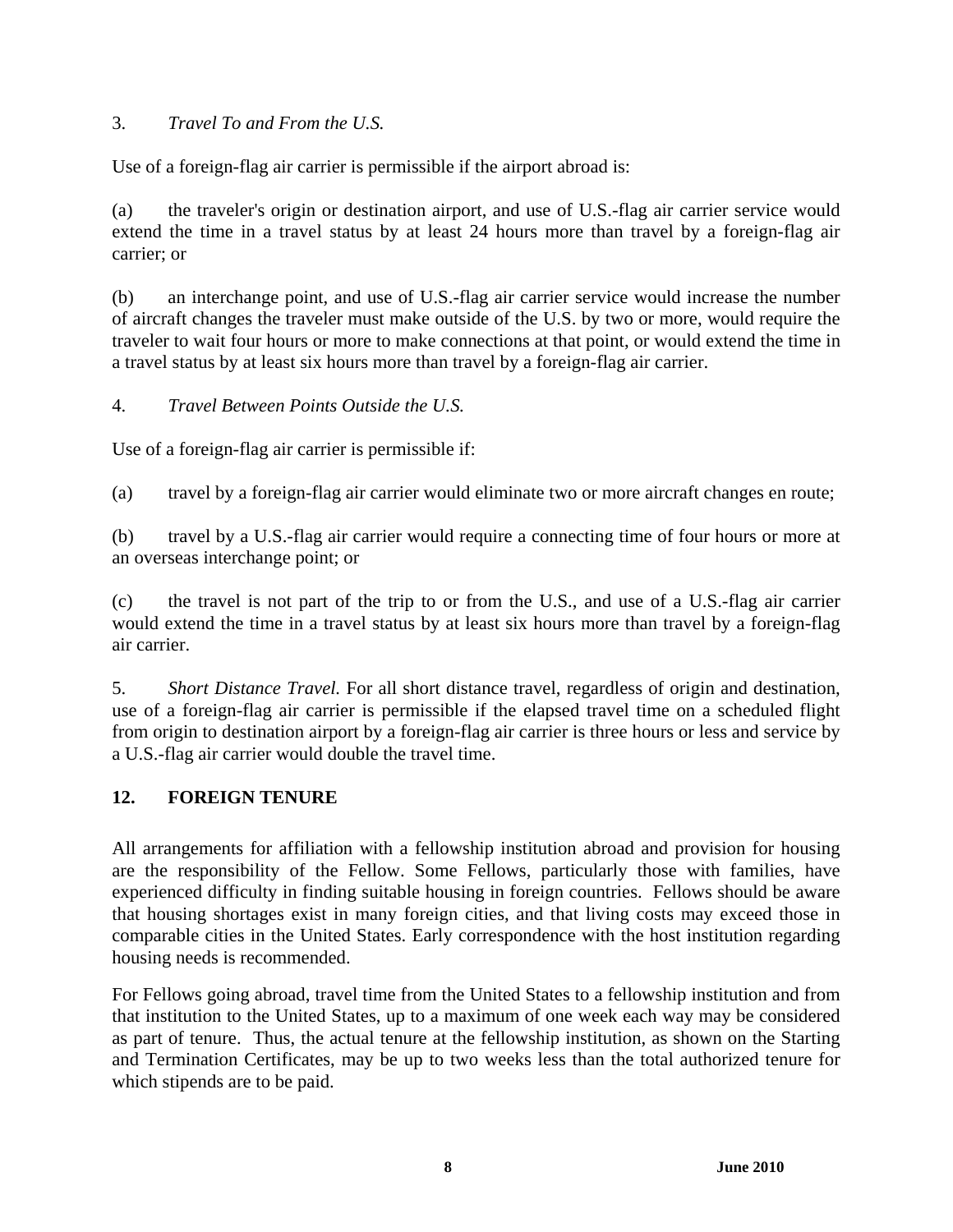## **13. ADDITIONAL FELLOWSHIP PROVISIONS**

#### **a. Length of Tenure and Leaves of Absence**

The Postdoctoral Research Fellowships in Biology are awarded for a 24-month or 36-month continuous period. The maximum tenure of your fellowship is 36 months, barring any extension as outlined in paragraph b. and c. below. If the fellowship start is delayed beyond the effective date stated in the grant letter, NSF may grant a no-cost extension to cover the delay and permit the full tenure. You (as an individual registered in FastLane) must request the extension through FastLane. The sponsored research office at your host institution cannot grant a no-cost extension to your fellowship.

#### **b. Supplementary Activities**

During the tenure of the fellowship, you are expected to devote full time to the scientific research and training outlined in the application for which the award was granted. You may not engage in activities for compensation (except for brief military obligations) or receive another fellowship or research award without the prior approval of the Foundation. Such approval is granted only under exceptional circumstances.

#### **c. Interruptions**

You may interrupt the tenure of your fellowship only with the prior approval of the Foundation or in an emergency. Interruptions of tenure are granted on a case-by-case basis under extenuating circumstances, normally for health reasons or situations not under your control. When an interruption of tenure is granted, the fellowship may be extended without additional funds for a similar time period through a no-cost extension. Parental leave is also handled on a case-by-case basis. Usually Fellows follow the policies and practices in place at their host institutions; but special cases should be discussed with the Program Officer.

#### **d. Vacations**

NSF fellowships do not provide a vacation period, as such, during fellowship tenure. You are entitled to the short holiday periods observed by your host institution, such as Thanksgiving, Christmas, and spring holidays. These holiday periods cannot be accumulated for use at a later date as a vacation period. If your host institution should "close" for a period in excess of two weeks, you will be expected to have made prior arrangements for the use of necessary facilities to carry out the approved program. If it is not possible for you to make these arrangements at the host institution, other arrangements must be made, with prior Foundation approval, to carry on the work; or suspension of the fellowship for that period of time should be requested from the Foundation.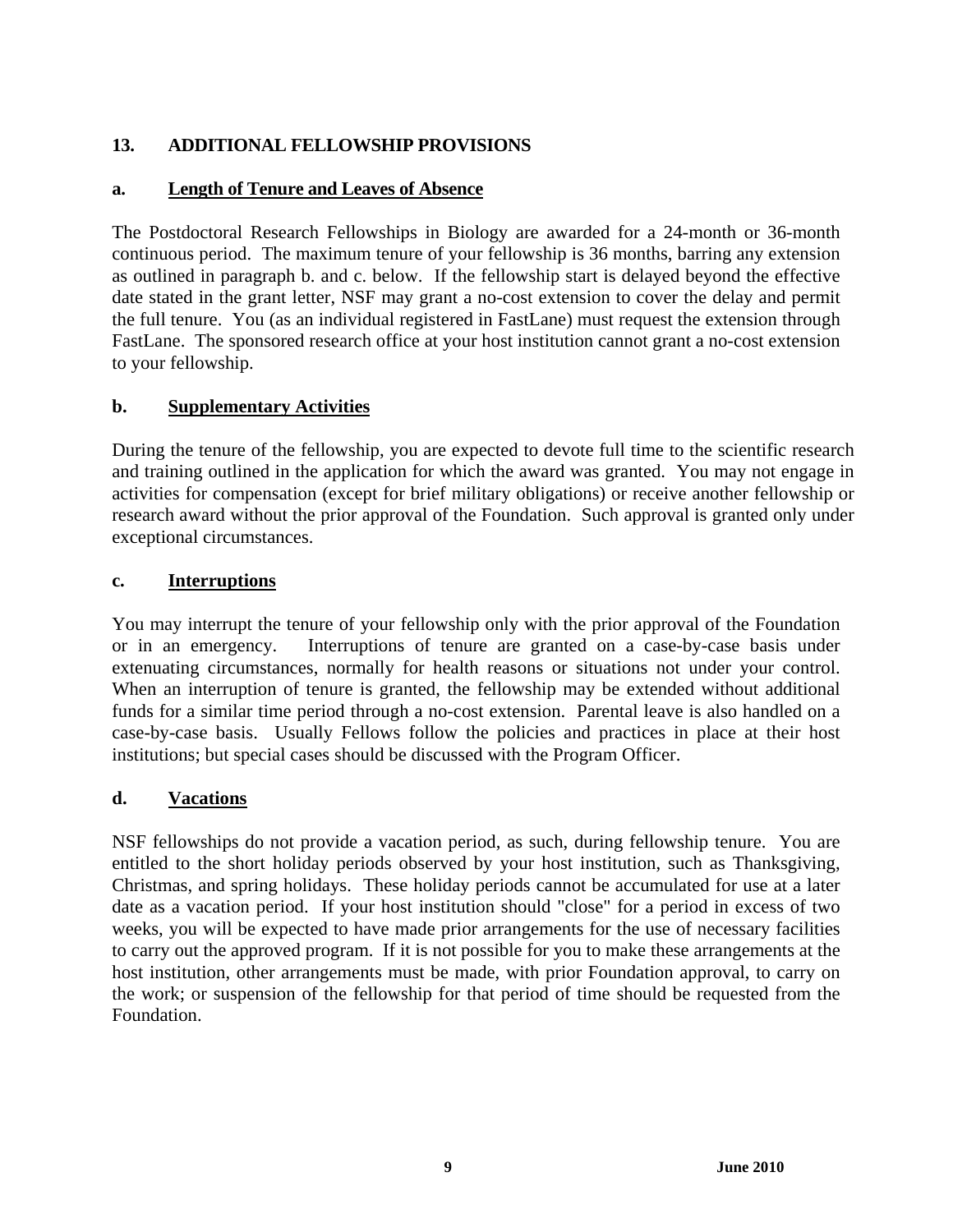## **e. Health Insurance**

Health insurance is not available through NSF but you are strongly encouraged to secure health insurance. You should discuss with your Host Institution whether or not you can participate in a group plan or if you need an individual policy. You may find COBRA coverage is available to you. The institutional allowance may be used to purchase your health insurance. Be sure that your insurance is applicable to destinations abroad if you have chosen a host institution outside the United States.

# **f. Military Status**

Brief interruption of a Fellowship for duly authorized military service or training will be permitted with prior Foundation approval. Requests for such interruptions of tenure should be directed to the Foundation in writing as soon as plans are final. Interruptions of less than four days do not require approval.

In the case of a longer interruption resulting from active military service or from certain activities in lieu of service with the regular U.S. Armed Forces, provision can be made for reservations of a Fellowship (or the balance of it), and reinstatement of the unused portion at a later date. In such cases, you should notify the Foundation immediately in writing of your plans, and request further instructions.

# **g. Veterans' Benefits**

As a result of the enactment of P.L. 91-219, effective March 26, 1970, educational benefits payments from the Veterans Administration may now be received concurrently with and supplementary to Fellowship payments from the National Science Foundation.

#### **h. Future Employment**

The award and acceptance of a Postdoctoral Fellowship does not obligate a Fellow, the National Science Foundation, or the United States Government with regard to future employment or future service of any kind.

# **i. Federal and/or Armed Forces Employees**

If, during any part of a Fellowship tenure, you will be a member of the Armed Forces or on leave from a position in the Federal Service, a statement must be filed from a cognizant official of the Government organization involved specifying (1) the funds, if any, that will be made available to you during tenure and the purpose for which they will be provided, and (2) the funds, if any, that will be made available to your host Institution on your behalf. NSF and your host institution must reach a mutually satisfactory agreement regarding your support during tenure before any funds can be provided under the Fellowship.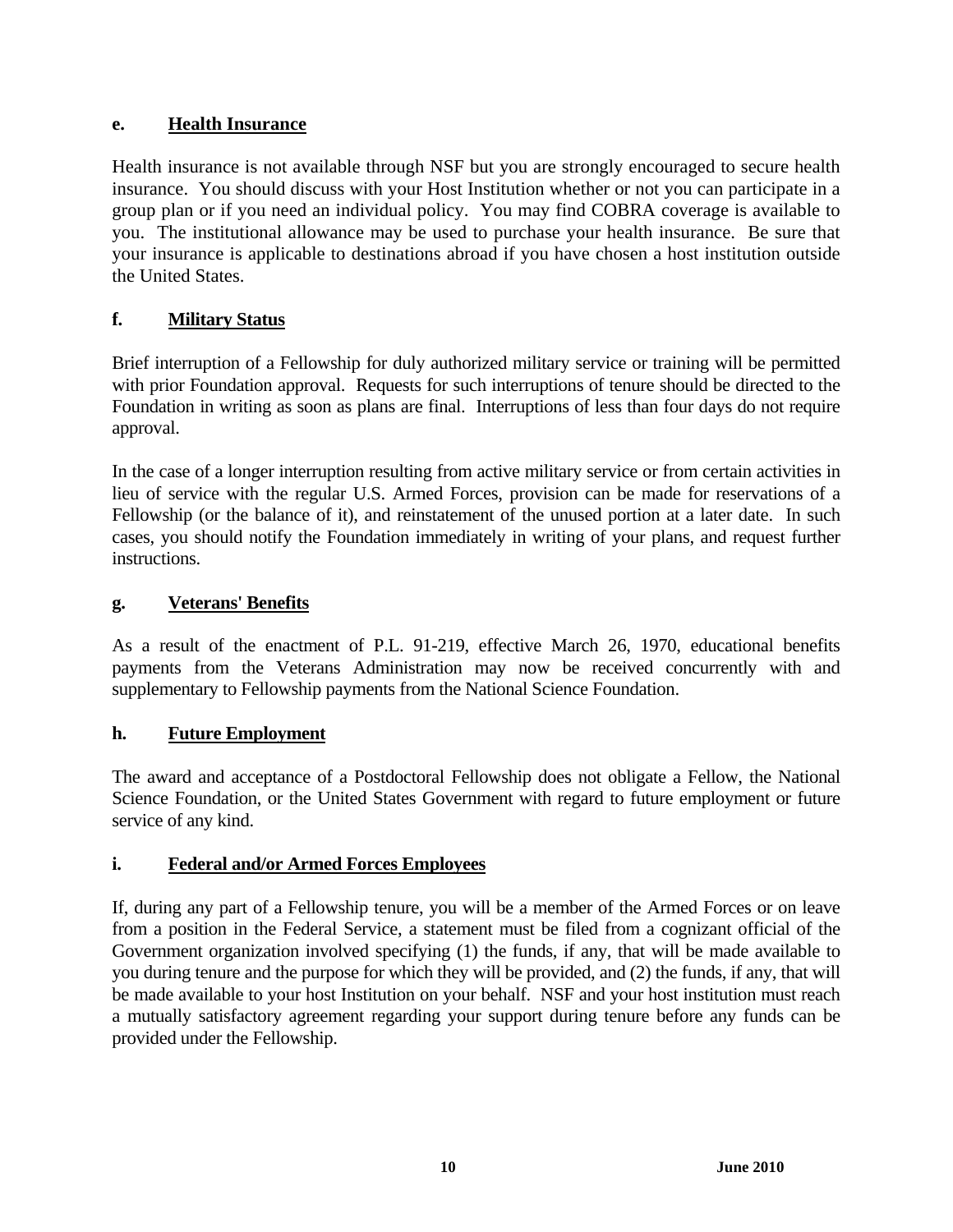## **j. Rights to Inventions or Writings**

NSF claims no rights to any inventions or writings that may result from its fellowship awards. However, you should be aware that NSF, other Federal agencies, or private parties may acquire such rights through other grant support. Fellows at foreign institutions should be aware that specific provisions regarding allocations of intellectual property rights apply to particular countries, and you should be cognizant of any such provisions before commencing work.

## **k. Publications**

You are responsible for assuring that an acknowledgment of NSF support:

1. is made in any publication (including World Wide Web pages) of any material based on or developed from the fellowship-supported research, in the following terms:

"This material is based upon work supported by the National Science Foundation under Award No. (NSF award number)."

2. is orally acknowledged during all news media interviews, including popular media such as radio, television and news magazines.

You are responsible for assuring that every publication of material (including World Wide Web pages) based on or developed under this award, except scientific articles or papers appearing in scientific, technical or professional journals, contains the following disclaimer:

"Any opinions, findings, and conclusions or recommendations expressed in this material are those of the author(s) and do not necessarily reflect the views of the National Science Foundation."

You also are responsible for assuring that your cognizant NSF Program Officer is provided access to, either electronically or in paper form, a copy of every publication of material based on or developed under this award, clearly labeled with the award number and other appropriate identifying information, promptly after publication.

# **l. Liability**

NSF cannot assume any liability for accidents, illnesses or claims arising out of any work supported by your award or for unauthorized use of patented or copyrighted materials. You are advised to take such steps as may be deemed necessary to insure or protect yourself and your property.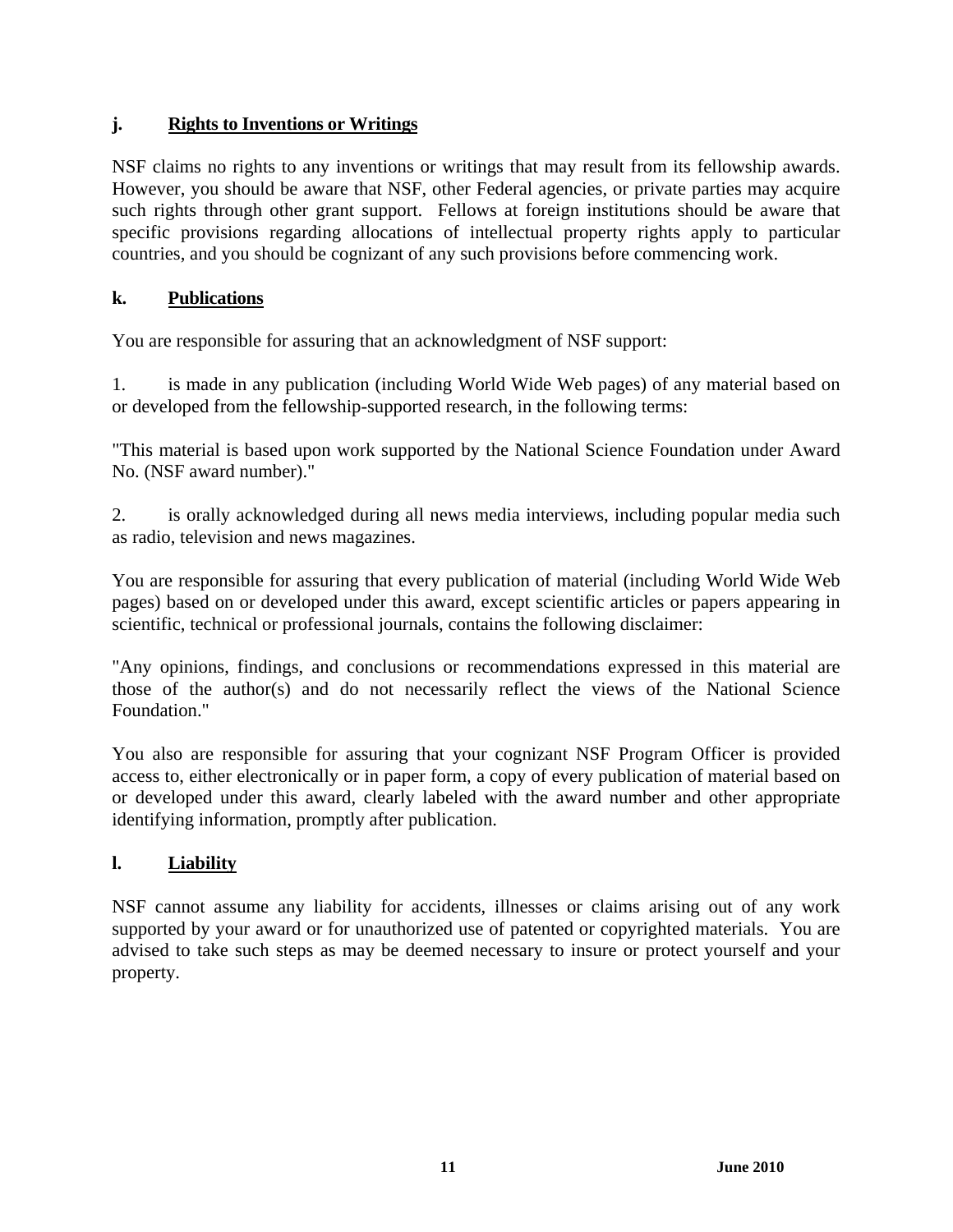#### **m. Sharing of Findings, Data and Other Research Products**

You are expected to agree to complete and open sharing of data and material in an expeditious manner. You are responsible for compliance with the following NSF guidelines on sharing of findings, data, and other research products:

NSF expects significant findings from research and education activities it supports to be promptly submitted for publication, with authorship that accurately reflects the contributions of those involved. It expects Fellows to share with other researchers, at no more than incremental cost and within a reasonable time, the data, samples, physical collections and other supporting materials created or gathered in the course of the work. It also encourages Fellows to share software and inventions or otherwise act to make the innovations they embody widely useful and usable.

Adjustments and, where essential, exceptions may be allowed to safeguard the rights of individuals and subjects, the validity of results, or the integrity of collections or to accommodate legitimate interests of NSF-supported Fellows.

#### **n. Government Permits and Activities Abroad**

1. For awards that include activities requiring permits from appropriate Federal, state, or local government authorities, you should obtain any required permits prior to undertaking the proposed activities.

2. You must comply with the laws and regulations of any foreign country in which research is to be conducted. Areas of potential concern include: (1) requirements for advance approval to conduct research or surveys; (2) special arrangements for the participation of foreign scientists and engineers; and (3) special visas for persons engaged in research or studies. NSF does not assume responsibility for your compliance with the laws and regulations of the country in which the work is to be conducted.

3. You also should assure that activities carried on outside the U.S. are coordinated as necessary with appropriate U.S. and foreign government authorities and that necessary licenses, permits or approvals are obtained prior to undertaking the proposed activities.

#### **o. Referrals to the NSF Office of the Inspector General**

The NSF Inspector General is responsible for investigating all allegations of fraud, waste, and abuse, as well as allegations of research misconduct in connection with NSF programs and operations. You shall promptly refer to the NSF Inspector General (oig@nsf.gov; www.nsf.gov/oig or 1-800-428-2189) any allegations or credible evidence of research misconduct or criminal or civil violation of laws pertaining to misappropriation, fraud, conflict of interest, bribery, gratuity, or similar misconduct involving NSF funds.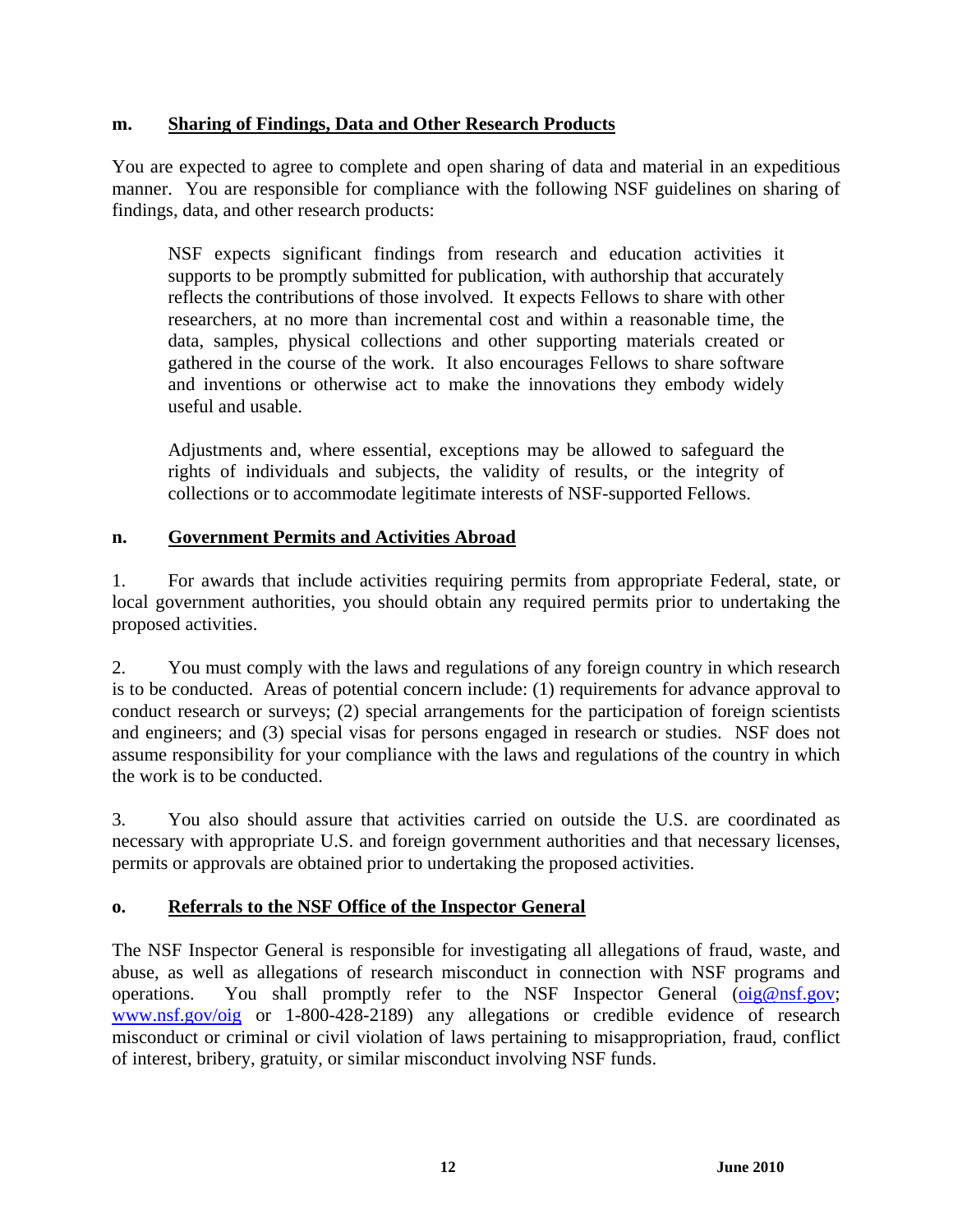## **p. Income Taxes**

No income tax will be withheld from any stipend or allowance. Provision, therefore, must be made by you for payment of any tax, domestic or foreign, when due. Final authority as to the taxability of awards rests with the Internal Revenue Service and the courts. Specific questions should be referred to the Internal Revenue Service. IRS Publication 970 and Tax Topic 421 address tax issues on fellowships. Fellows going abroad may find it helpful to consult IRS Publication No. 54, *Tax Guide for U.S. Citizens and Resident Aliens Abroad*. These publications are available at all IRS district offices or the IRS homepage at www.irs.gov.

Fellows are not in any sense employees of the National Science Foundation. Therefore, no funds will be deducted from the stipends; no Social Security taxes will be paid by the Foundation; no W-2 forms will be issued; and provision must be made by you for the filing of any necessary estimate of taxes due and for payment of all income taxes which may become due. A statement of funds received (including special allowance) will be issued by the Division of Financial Management of the Foundation upon your written request.

The Foundation is unable to supply information concerning the income tax or other tax provisions of any foreign country. Inquiries should be directed to the authorities in the appropriate countries.

## **q. Special Considerations**

A number of situations frequently encountered in the conduct of research require special information and supporting documentation before starting tenure. Among these are the following, some mandated by Federal law.

- 1. research which has an actual and/or potential impact on the environment;
- 2. research at a registered historic or cultural property;
- 3. research involving the use of in vitro generated recombinant DNA molecules;
- 4. research involving the use of human subjects, hazardous materials, vertebrate animals, or endangered species.

You must provide information on the status of any special permissions, clearances or provision related to the above items before an award notice can be issued. Assessment of environmental impact will be required when appropriate. Specific guidance on the need for such additional documentation may be obtained from your host institution's Research Administration Office or the NSF Award & Administration Guide.

#### **r. Additional Reports**

NSF may periodically ask you to respond to questionnaires or other inquiries as a part of the follow-up activities of the program. Minimally, we would like to track each of our Fellows over a ten-year period with respect to positions (and addresses), grants received, lists of publications,